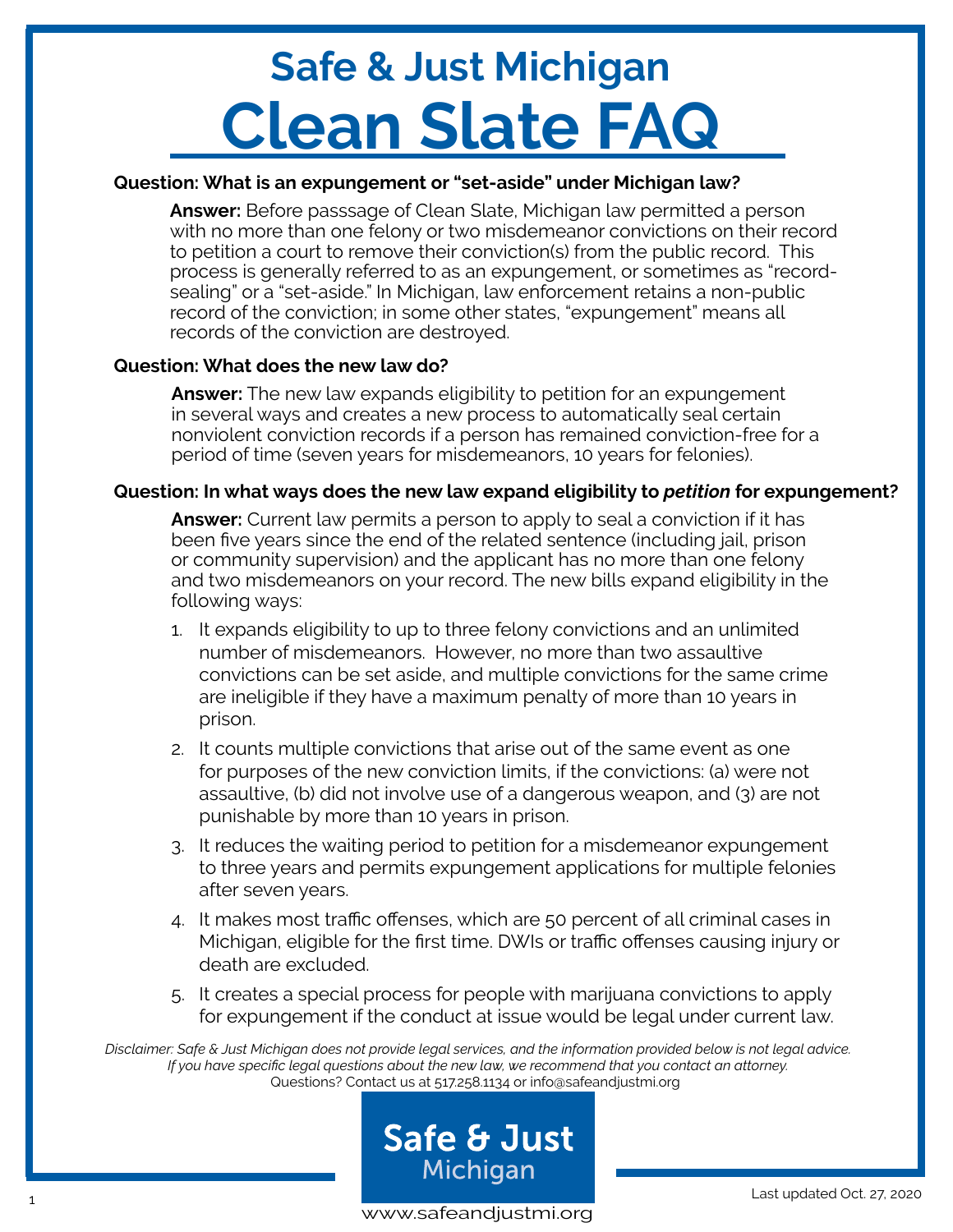## **Question: When will the new law become effective?**

**Answer**: There are different answers for the bills related to the petition process and the automatic expungement.

**Expanded eligibility to petition** (H.B. 4981-85 & 5120): These bills become effective 180 days from the day they are signed by the governor. Because they were signed on Oct. 12, 2020, **the expected effective date of these bills is April 10, 2021**.

**Automatic Expungement** (H.B. 4980): This bill has a two-year implementation period. That means **the earliest it will become effective is October 12, 2022**.

### **Question: Does that mean it may take longer for automatic expungement to take effect?**

**Answer**: Yes. The automatic expungement system needs to be built and tested — which requires state funding — and it could be delayed if funding is not secured. Technical issues could also delay the effective date, although we do not anticipate that being an issue.

### **Question: What if I don't want to wait?**

**Answer**: You may be eligible to apply for expungement under current law. If it has been five years since the end of your sentence and community supervision, and you have no more than one felony and two misdemeanors on your record, you are eligible to apply to seal most kinds of convictions.

#### **Question: Are some convictions ineligible for expungement?**

**Answer**: Yes — sex offenses, offenses punishable by a maximum of life in prison, second-offense domestic violence and human trafficking offenses are all ineligible to be sealed. In addition, traffic offenses will not be eligible until the **new law goes into effect in April 2021**.

#### **Question: Why do the new laws limit the number of felonies and misdemeanors a person can have cleared?**

**Answer**: The short answer is that it wasn't up to us. At Safe & Just Michigan, we believe that every person who has remained crime-free for the statutory waiting period should be eligible for public record clearance. This position is strongly supported by the existing research on record-clearance and recidivism, and — consistent with that — we will always advocate for the broadest possible expungement policy.

However, many legislators and other stakeholders do not share this view, and pushed for narrower eligibility. So while we believe this bill package is an important step forward, we will continue to fight for broader record clearance in the future.

Questions? Contact us at 517.258.1134 or info@safeandjustmi.org *Disclaimer: Safe & Just Michigan does not provide legal services, and the information provided below is not legal advice. If you have specific legal questions about the new law, we recommend that you contact an attorney.*



www.safeandjustmi.org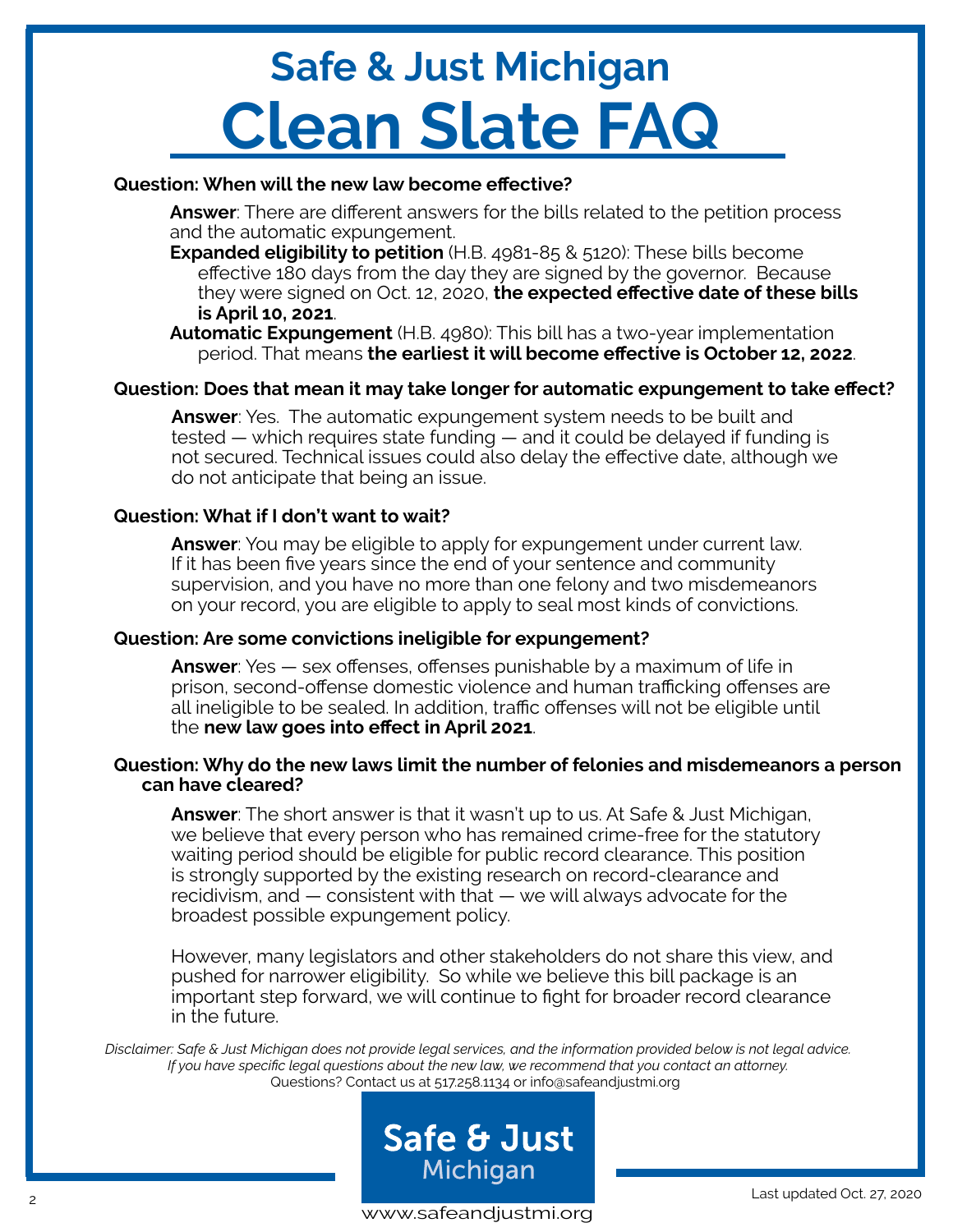# **Question: How do I apply for expungement if I am eligible?**

**Answer**: Use Form MC 227, which the state courts created to guide applicants. It is available here: **[https://courts.michigan.gov/administration/scao/forms/](https://courts.michigan.gov/administration/scao/forms/courtforms/mc227.pdf) [courtforms/mc227.pdf](https://courts.michigan.gov/administration/scao/forms/courtforms/mc227.pdf)**.

## **Question: How can I determine whether I am eligible for the automatic expungement?**

**Answer**: The automatic expungement applies to up to two non-violent felony convictions and four misdemeanors ("serious misdemeanor" convictions are not eligible). Certain financial crimes, defined by the bill as "crimes of dishonesty," are also ineligible. Safe & Just Michigan will be releasing guidance to assist people in determining their eligibility closer to the effective date of the automatic expungement, which we currently project to be **October 12, 2022.**

## **Question: How will I know if my record has been automatically sealed?**

**Answer**: The automatic process will go procede without the involvement of individuals whose records are sealed, it's possible a person may have their record sealed but not realize it. Safe & Just Michigan will be working with the state of Michigan, local governments and many partner organizations to do outreach related to the Clean Slate law to ensure people know about its impact and effective date, and to provide resources to assist people in determining whether their records have been cleared. However, at this time, these resources are still in development.

# **Question: How many people will be helped by the new Clean Slate law?**

Answer: Estimates for the automatic expungement range from 400,000 people helped to over 1 million people who will have their criminal records automatically sealed. Similar numbers of people will be newly eligible to petition as a result of the new laws.

# **Question: What are some of the reasons the new law will have such a large impact?**

**Answer**: There are several reasons:

- 1. The existing expungement process has never served the records of a large number of people. It's estimated that of all people who were eligible for expungement under old laws, only 6.5 percent even tried to get one. That translated to 2,000 to 3,000 people annually - even though hundreds of thousands were eligible to apply.
- 2. Traffic offenses are half of all criminal cases in Michigan, and no traffic offenses were eligible for expungement before this law was signed.
- 3. A new law makes it possible to seal all marijuana possession and use misdemeanors that aren't illegal under current law, (irrespective of when the conviction occurred or what other convictions the person has on their record). This impacts an estimated 240,000 people.
- 4. The law expands eligibility to many people who were not previously eligible. Before this law passed, most people with records weren't eligible to apply because they had more than one felony or two misdemeanors on their record.

Questions? Contact us at 517.258.1134 or info@safeandjustmi.org *Disclaimer: Safe & Just Michigan does not provide legal services, and the information provided below is not legal advice. If you have specific legal questions about the new law, we recommend that you contact an attorney.*